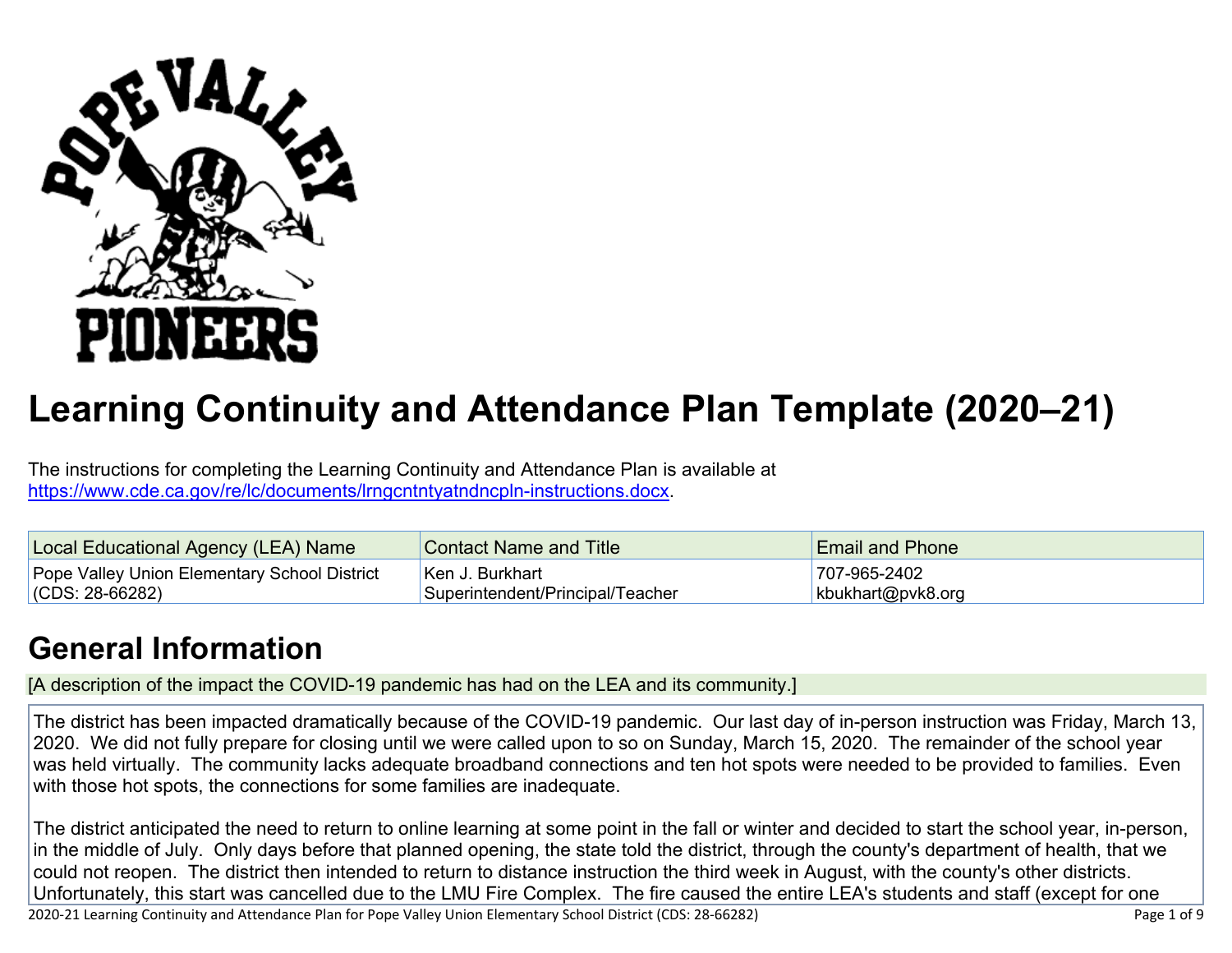teacher), to be evacuated for several weeks. While evacuated, the state changed the method for calculating COVID risk levels and county became eligible to operate in-person instruction on September 14.

With an agreement with the district's bargaining units in place, the district opened in a hybrid and cohort model. Students are split into two groups. They meet in-person two days a week, and online the other days.

As the students, parents, and staff continue to struggle with the COVID pandemic, learning loss is the largest concern. The LEA is no more or less impacted that other districts, but how we respond is different than most because of the size of our population.

### **Stakeholder [Engagement](http://www.doc-tracking.com/screenshots/20LCP/Instructions/20LCPInstructions.htm#stakeholderengagement)**

[A description of the efforts made to solicit stakeholder feedback.]

Through the reopening planning process, stakeholders have been surveyed through Google Forms, by phone, and even individual emails, calls, and zooms. The many false-starts, changes in state requirements and plans, and limited staff have all created a sense of confusion, loss, and frustration with the entire process. Eventually, it became very apparent to administration that the community was done talking, debating, or even thinking about reopening and mitigation efforts and that action was simply required move forward. The hybrid cohort model was developed in consultation with staff, two board members, and several parents.

[A description of the options provided for remote participation in public meetings and public hearings.]

Zoom meetings invitations were sent out through email. Due the small nature of the school, all public meetings on the topic were part of the various special board meetings over the summer.

[A summary of the feedback provided by specific stakeholder groups.]

At first (April and May), parents just wanted to return to school. By June, there were mixed feelings. By July, there was a lot of concern regarding the planned early reopening and many parents were planning on not sending their children back. By August, the planned return to online was accepted by most, but several were also wanting to return to in-person. By September, after the fires, when announced we could return to in-person, all but two children, in two separate families were ready to send their children back to school. 100% of staff was eager to return to work and when asked to get COVID testing to be able to do, they all got tested within four days of the request.

[A description of the aspects of the Learning Continuity and Attendance Plan that were influenced by specific stakeholder input.]

They hybrid cohort model was 100% developed due to input from stakeholders. Staff expressed concerns about too many students on campus at once, but also the need to reopen for in-person instruction. The parents were equally concerned and when presented with this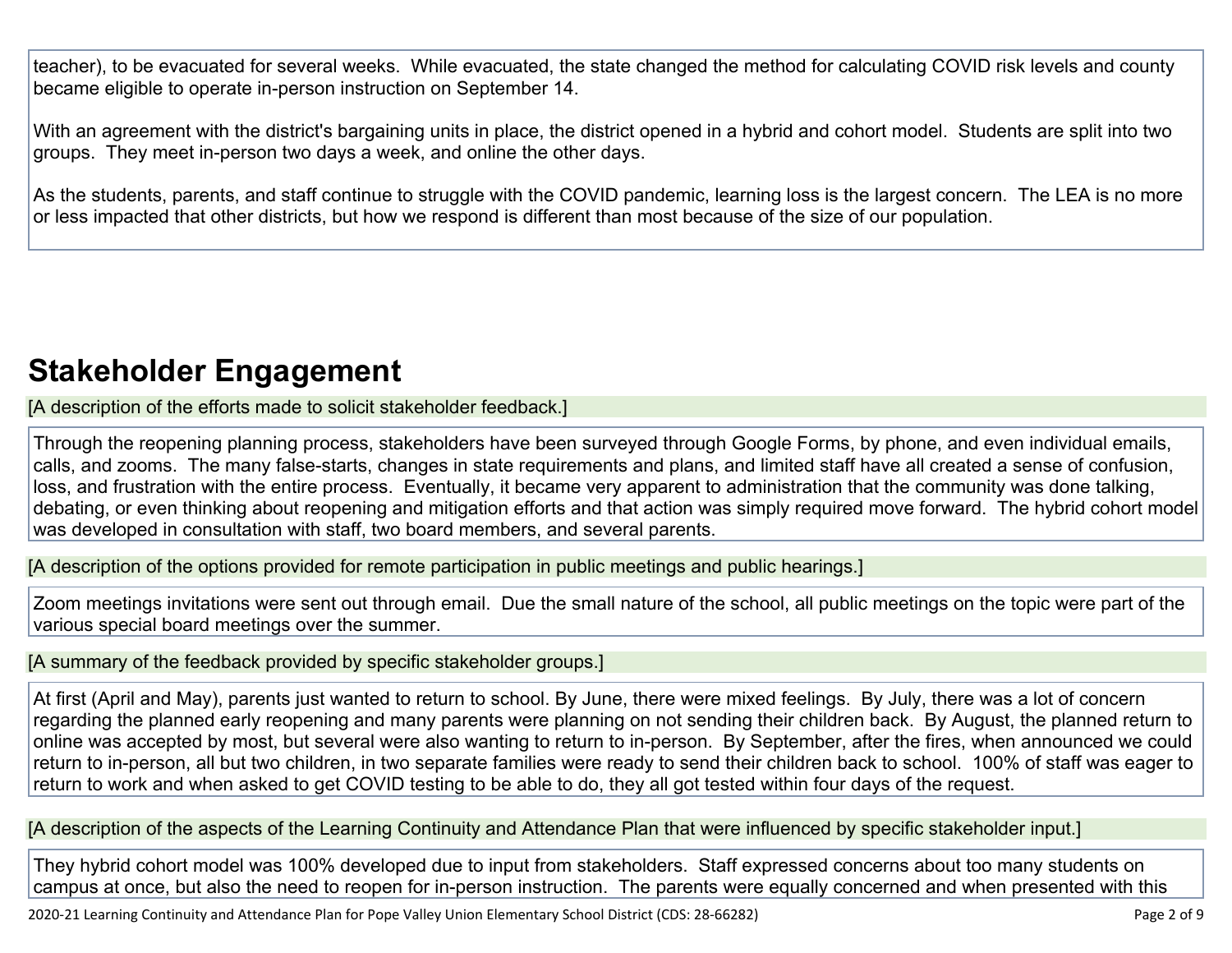option, a majority of parents who had previously expressed concerns about reopening were pleased and willing to accept the model. There are many families (and staff) that would like us to return to full-time in-person instruction, and that could happen at a later date.

## **[Continuity](http://www.doc-tracking.com/screenshots/20LCP/Instructions/20LCPInstructions.htm#ContinuityofLearning) of Learnin[g](http://www.doc-tracking.com/screenshots/20LCP/Instructions/20LCPInstructions.htm#ContinuityofLearning)**

### **In-Person [Instructional](http://www.doc-tracking.com/screenshots/20LCP/Instructions/20LCPInstructions.htm#ContinuityofLearning1) Offerings**

[A description of the actions the LEA will take to offer classroom-based instruction whenever possible, particularly for students who have experienced significant learning loss due to school closures in the 2019–2020 school year or are at a greater risk of experiencing learning loss due to future school closures.]

In-person classroom-based instruction is offered for all students in a cohort/hybrid model with one cohort in-person Mondays and Tuesdays, 8:40-12:00 and the others on Thursdays and Fridays. All students have at-home synchronous and asynchronous instruction using a variety of platforms and techniques.

#### **Actions Related to In-Person [Instructional](http://www.doc-tracking.com/screenshots/20LCP/Instructions/20LCPInstructions.htm#ContinuityofLearning2) Offerings [additional rows and actions may be added as necessary]**

| <b>Description</b>                                                                                                                                                                                                                                                                                                                                                                                                                                                                                                                                                                                                                                                                                                        | <b>Total Funds</b>  | Contributing |
|---------------------------------------------------------------------------------------------------------------------------------------------------------------------------------------------------------------------------------------------------------------------------------------------------------------------------------------------------------------------------------------------------------------------------------------------------------------------------------------------------------------------------------------------------------------------------------------------------------------------------------------------------------------------------------------------------------------------------|---------------------|--------------|
| In-person hybrid classes with social distancing and small cohorts.                                                                                                                                                                                                                                                                                                                                                                                                                                                                                                                                                                                                                                                        | no additional funds | <b>Yes</b>   |
| Custodial staff has been moved from afternoon/evening to morning/afternoon for continuous<br>cleaning throughout the day. Breakfasts are delivered to the classrooms where students are<br>dismissed individually to get them and eat at their desks. Students and staff are required to<br>wear masks. Desks are placed in pairs with Cohort A on the left and Cohort B on the right.<br>Each pair is separated six feet from each other pair and teacher stations. Chromebooks are<br>issued to all students for at-home work. Hand sanitizer bottles are issued to each student for<br>their use. Teachers take temperatures and monitor for symptoms throughout the day.<br>Students are screen upon entering campus. |                     |              |
| Regular testing and assessment tools will continue to be used. One student with special<br>needs is coming on campus both cohort group days.                                                                                                                                                                                                                                                                                                                                                                                                                                                                                                                                                                              |                     |              |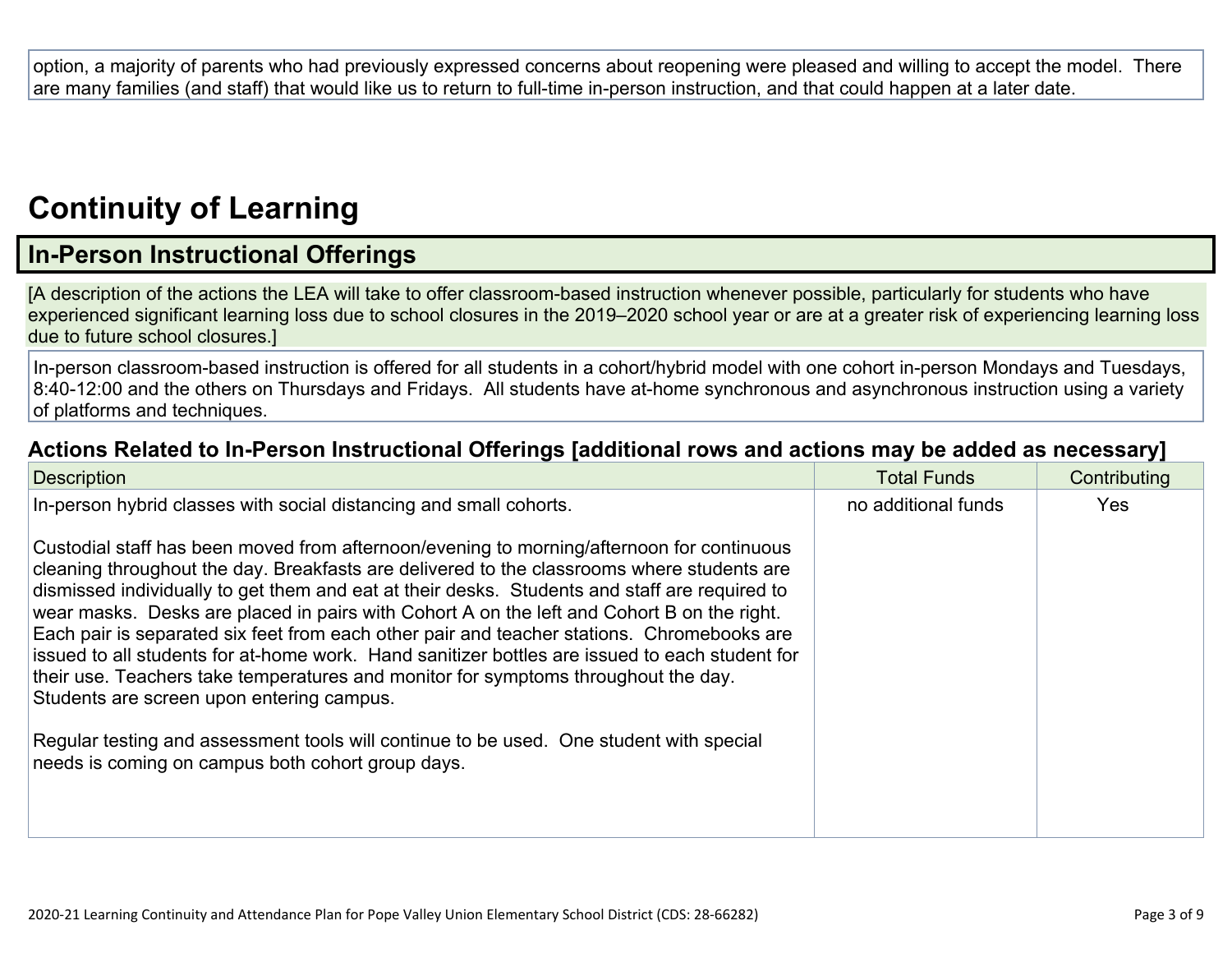### **Distance [Learning](http://www.doc-tracking.com/screenshots/20LCP/Instructions/20LCPInstructions.htm#DistanceLearningProgram) Program**

#### **Continuity of [Instruction](http://www.doc-tracking.com/screenshots/20LCP/Instructions/20LCPInstructions.htm#DistanceLearningProgram1)**

[A description of how the LEA will provide continuity of instruction during the school year to ensure pupils have access to a full curriculum of substantially similar quality regardless of the method of delivery, including the LEA's plan for curriculum and instructional resources that will ensure instructional continuity for pupils if a transition between in-person instruction and distance learning is necessary.]

Distance learning will use the same tools used when a cohort is distant. The classes use Google Classroom, Seesaw, ScootPad, Edutype, vocabulary.com, and the various online tools and platforms provided by the adopted curriculum publishers. Teachers will continue to use Zoom and phone calls to meet with students.

#### **Access to Devices and [Connectivity](http://www.doc-tracking.com/screenshots/20LCP/Instructions/20LCPInstructions.htm#DistanceLearningProgram2)**

[A description of how the LEA will ensure access to devices and connectivity for all pupils to support distance learning.]

Unfortunately, online access and connectivity issues can not be mitigated with all families. Cellular providers have poor or no coverage where several of our families live. The district has purchased T-Mobile hot spots and borrowed Verizon hot spots from the county library for several families. Some families continue to struggle to connect. The local provider of broadband has experienced degraded capacity due to the fires and service is unreliable. Current satellite offerings are not adequate for live zoom meetings and families that use that service are finding themselves with bandlimit and data cap restrictions. The district is continuously working with families to connect and provide asynchronous work whenever possible.

#### **Pupil [Participation](http://www.doc-tracking.com/screenshots/20LCP/Instructions/20LCPInstructions.htm#DistanceLearningProgram3) and Progress**

[A description of how the LEA will assess pupil progress through live contacts and synchronous instructional minutes, and a description of how the LEA will measure participation and time value of pupil work.]

With the small class sizes and dedicated staff, connecting with students is easier than expected, provided the parents are responsive. There are several families who struggle maintain communication channels with the school. Disconnected cellular numbers, full-voicemail boxes, and ignored emails are a constant problem for some families. For most families, teachers are able to keep in constant contact with parents and students. While in a hybrid model, all students are connected with their teacher through in-person, zoom, or phone conversations (with the few exceptions noted earlier). Students are being held to high expectations to complete online, paper, or textbook assignments. All four classroom teachers are constantly evolving instructional techniques, and tools to meet the various needs of students and to be as flexible and accountable as possible.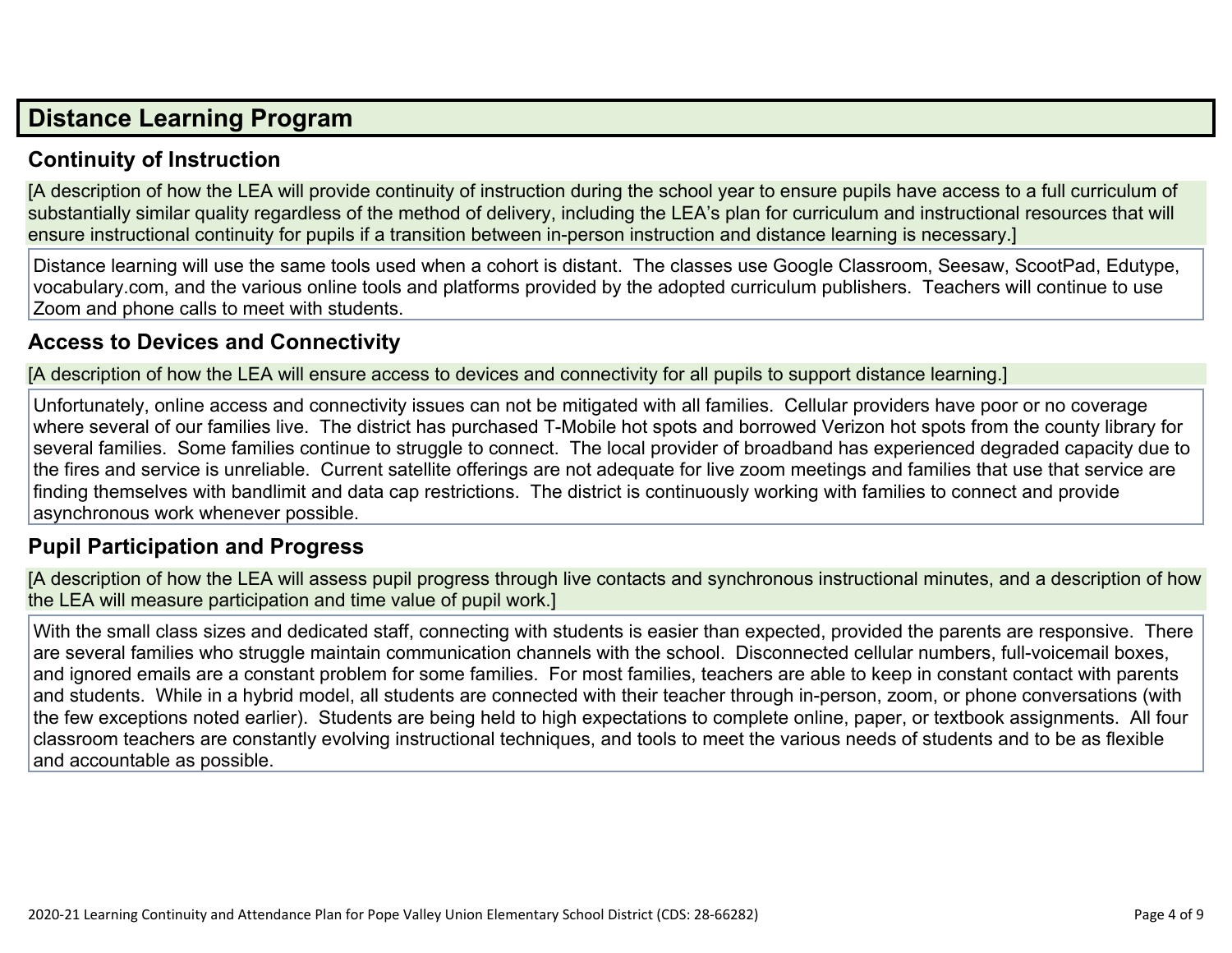#### **Distance Learning Professional [Development](http://www.doc-tracking.com/screenshots/20LCP/Instructions/20LCPInstructions.htm#DistanceLearningProgram4)**

[A description of the professional development and resources that will be provided to staff to support the distance learning program, including technological support.]

Teachers and staff have been provided a series of professional development lessons and opportunities including use of Zoom, Seesaw, Clever, Zoom, and curriculum resources. Teachers are already proficient or expert at use of Scootpad and NWEA/MAP. All teachers are encouraged to seek out, find, and utilize additional resources and professional development opportunities. Staff share ideas on an almost daily basis.

#### **Staff Roles and [Responsibilities](http://www.doc-tracking.com/screenshots/20LCP/Instructions/20LCPInstructions.htm#DistanceLearningProgram5)**

[A description of the new roles and responsibilities of affected staff as a result of COVID-19.]

Certificated staff now take temperatures and monitor symptoms, in addition to the infinite other responsibilities they have. Classified staff have changes in hours, additional responsibility in cleaning, student health screening and monitoring. Administrative staff (one person, also a full-time teacher), has a myriad of extra responsibilities, including completing unnecessary and redundant state reporting requirements.

#### **[Supports](http://www.doc-tracking.com/screenshots/20LCP/Instructions/20LCPInstructions.htm#DistanceLearningProgram6) for Pupils with Unique Needs**

[A description of the additional supports the LEA will provide during distance learning to assist pupils with unique needs, including English learners, pupils with exceptional needs served across the full continuum of placements, pupils in foster care, and pupils who are experiencing homelessness.]

All instructional is already highly modified to meet individual needs of children. Exceptional needs children are provided additional opportunities for in-person instruction instead of the hybrid. Students experiencing homelessness for whatever reason, but currently the fire, are provided whatever materials and time they need.

#### **Actions related to the Distance Learning Program [additional rows and actions may be added as [necessary\]](http://www.doc-tracking.com/screenshots/20LCP/Instructions/20LCPInstructions.htm#DistanceLearningProgram7)**

| Description         | <b>Total Funds</b> | ---<br>Contributing |
|---------------------|--------------------|---------------------|
| Hybrid instruction. |                    | Yes                 |
|                     |                    |                     |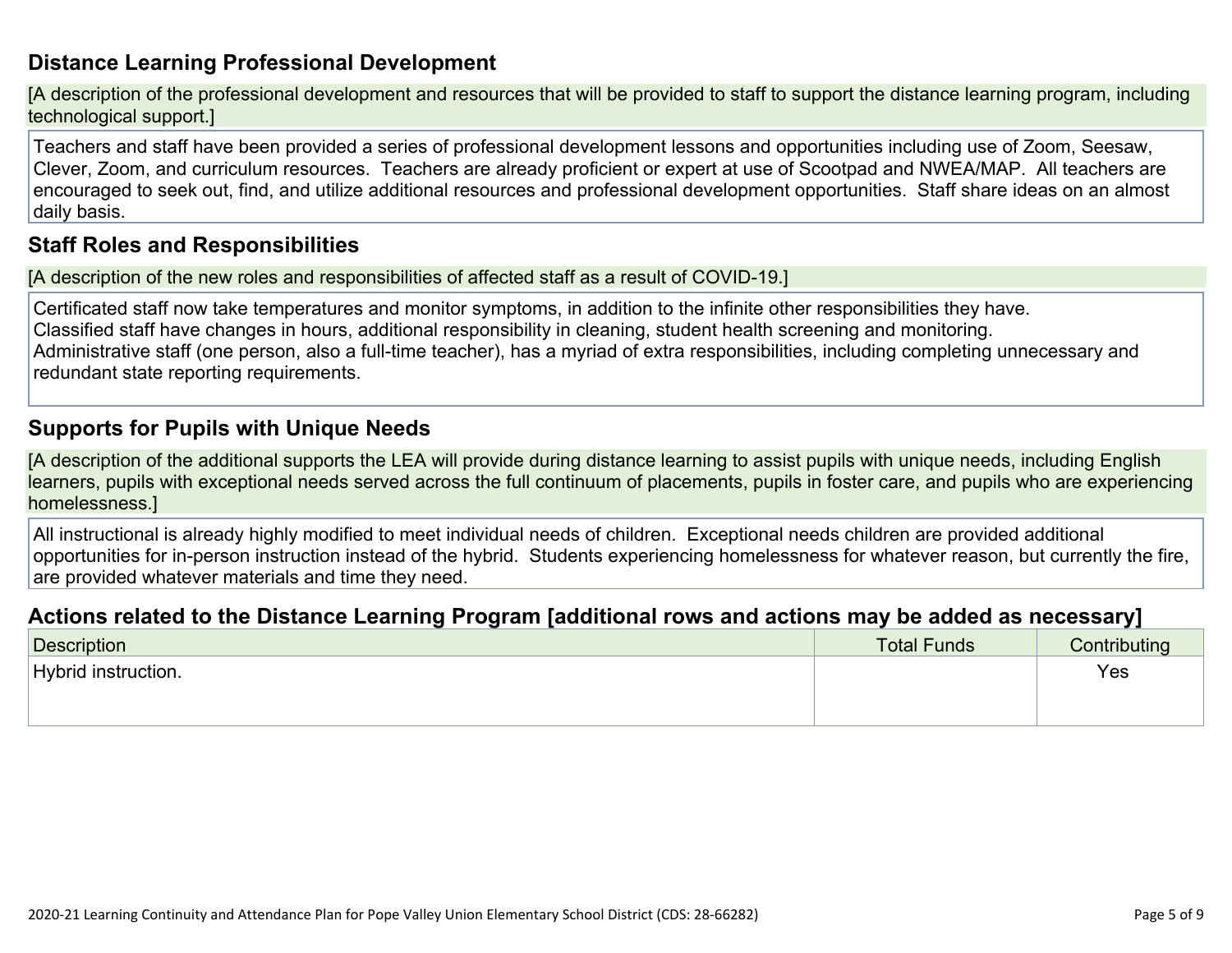### **Pupil [Learning](http://www.doc-tracking.com/screenshots/20LCP/Instructions/20LCPInstructions.htm#PupilLearningLoss) Loss**

[A description of how the LEA will address pupil learning loss that results from COVID-19 during the 2019–2020 and 2020–21 school years, including how the LEA will assess pupils to measure learning status, particularly in the areas of English language arts, English language development, and mathematics.]

The primary tool for assessment of actual learning loss will be the MAP/NWEA assessments. We will also be using records of progress and mastery with ScootPad for Math and to a lesser extent ELA. Teachers will be adapting curriculum to meet the needs of students. Some students did very well maintaining, while others who did not connect well while completely virtual learning will have fallen behind. The district provided additional materials for students to work on over the summer, hybrid classroom instruction so far is showing students may not be as far behind as first feared. It is inappropriate to assign strategies without first adequately identifying the needs.

#### **Pupil Learning Loss [Strategies](http://www.doc-tracking.com/screenshots/20LCP/Instructions/20LCPInstructions.htm#PupilLearningLoss1)**

[A description of the actions and strategies the LEA will use to address learning loss and accelerate learning progress for pupils, as needed, including how these strategies differ for pupils who are English learners; low-income; foster youth; pupils with exceptional needs; and pupils experiencing homelessness.]

It is inappropriate to assign strategies without first adequately identifying the needs. Students needing extra assistance, regardless of circumstances will receive the extra assistance.

#### **[Effectiveness](http://www.doc-tracking.com/screenshots/20LCP/Instructions/20LCPInstructions.htm#PupilLearningLoss2) of Implemented Pupil Learning Loss Strategies**

[A description of how the effectiveness of the services or supports provided to address learning loss will be measured.]

Strategies will measured for effectiveness through weekly staff meetings and data analysis of informal and formal assessments.

#### **Actions to Address Pupil Learning Loss [additional rows and actions may be added as [necessary\]](http://www.doc-tracking.com/screenshots/20LCP/Instructions/20LCPInstructions.htm#PupilLearningLoss4)**

| Description                                                                                 | <b>Total Funds</b> | Contributing |
|---------------------------------------------------------------------------------------------|--------------------|--------------|
| Actions will be created upon completion of formal assessments on a per student or per group |                    | Yes          |
| basis.                                                                                      |                    |              |
|                                                                                             |                    |              |

### **Mental Health and Social and Emotional [Well-Being](http://www.doc-tracking.com/screenshots/20LCP/Instructions/20LCPInstructions.htm#MentalHealthandSocialandEmotional)**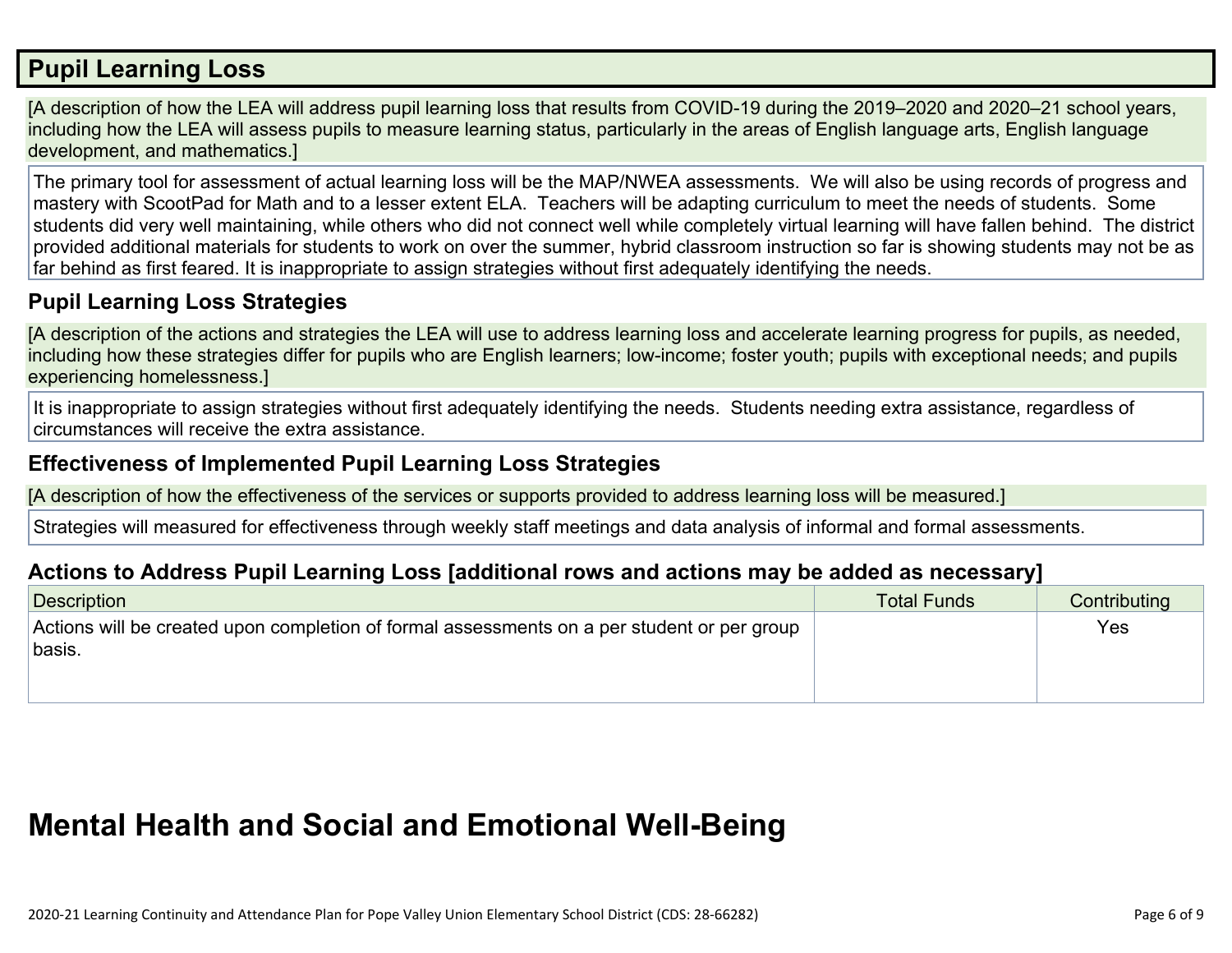[A description of how the LEA will monitor and support mental health and social and emotional well-being of pupils and staff during the school year, including the professional development and resources that will be provided to pupils and staff to address trauma and other impacts of COVID-19 on the school community.]

Daily check-in is key. Students, staff, parents, and community are all struggling. With the added stress of fires, power outages, and loss of neighborhood homes, for many, we are merely enduring at this time. As we come back to school, we are attempting to establish a new base or normal and allowing our children a safe place. We are establishing routines. That is key. As we continue to move through this pandemic, our children will need to be able to communicate with each other, with our staff, and to know they are cared for, even if not physically at work. As needed, families will be referred to outside professionals for extra assistance.

## **Pupil and Family [Engagement](http://www.doc-tracking.com/screenshots/20LCP/Instructions/20LCPInstructions.htm#PupilEngagementandOutreach) and Outreach**

[A description of pupil engagement and outreach, including the procedures for tiered reengagement strategies for pupils who are absent from distance learning and how the LEA will provide outreach to pupils and their parents or guardians, including in languages other than English, when pupils are not meeting compulsory education requirements, or if the LEA determines the pupil is not engaging in instruction and is at risk of learning loss.]

Phone, email, txt, zoom, mail, in-person visits. The LEA will do whatever is needed to get connected.. Unfortunately, there are some families that will actively attempt to avoid communication and connection with the school. Being a small school, we have very few times when we can not get in touch with a family. The biggest struggle as we have begun to reopen in a hybrid cohort is the training of the parents that "school looks different". Frustration is high, patience is low. Parents have different levels of engagement with their children and the school. The staff is working diligently to get all needs met, but parents need to remember that their child is not the only child and that txt messages or emails to teachers in the middle of a school day will not necessarily be returned for an hour or more. Things are going well, but there is need for improvement. Every day sees concerns being addressed and more and more engagement.

## **School [Nutrition](http://www.doc-tracking.com/screenshots/20LCP/Instructions/20LCPInstructions.htm#SchoolNutrition)**

[A description of how the LEA will provide nutritionally adequate meals for all pupils, including those students who are eligible for free or reduced-price meals, when pupils are participating in both in-person instruction and distance learning, as applicable.]

School meals are provided by Howell Mountain Elementary School District. HMESD has continued to serve meals through the summer learning program. Meals are delivered to Pope Valley on Mondays and Thursdays. Cohort A students will go home with five lunch meals on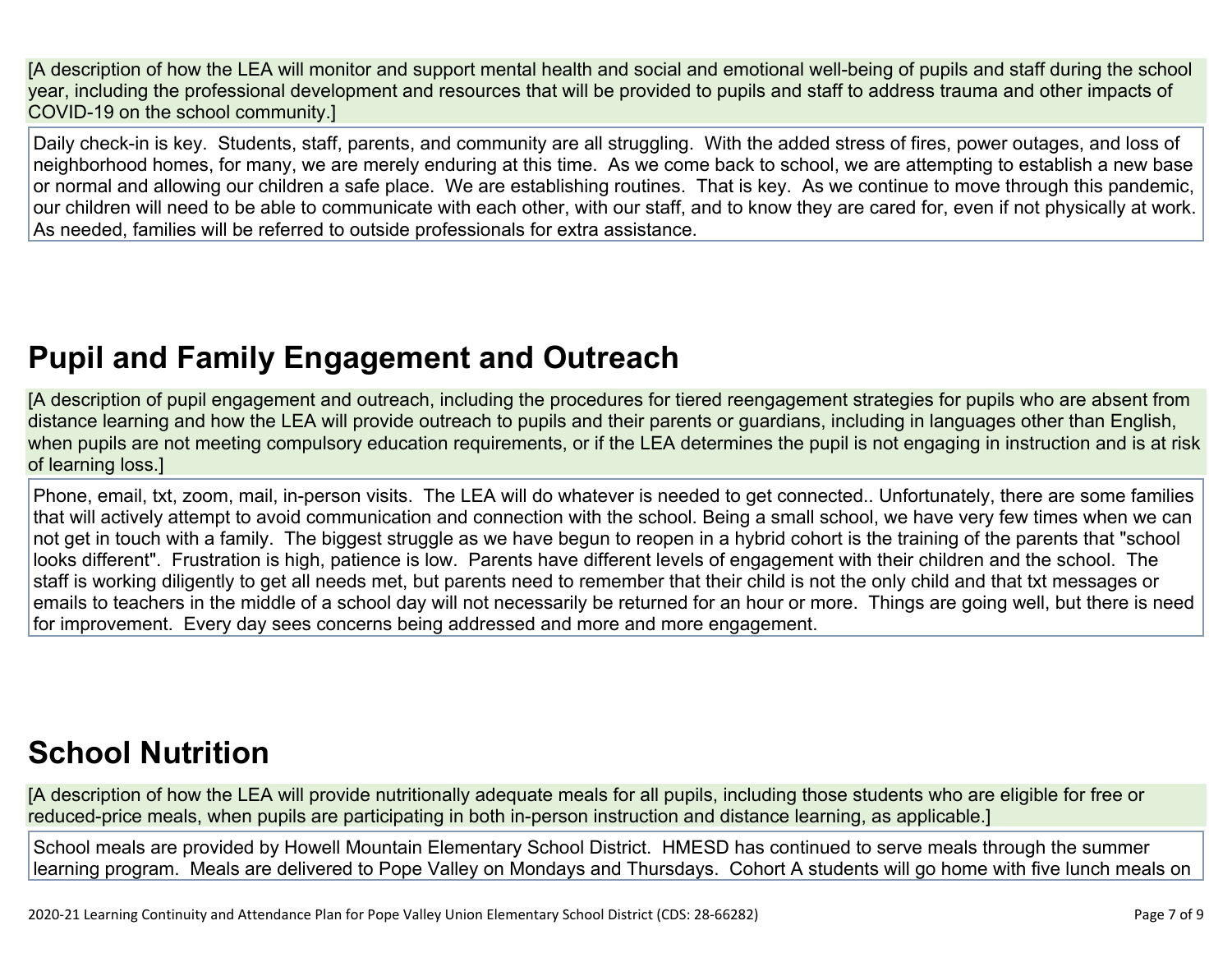Monday and Cohort B will go home with five lunch meals on Thursdays. All students are given meal bags. Breakfast is served in the classroom daily while in person. Parents can ask for breakfast meals to also be included in lunch meal bags.

### **Additional Actions to Implement the Learning Continuity Plan [\[additional](http://www.doc-tracking.com/screenshots/20LCP/Instructions/20LCPInstructions.htm#AdditionalActions) rows and actions may be added as [necessary\]](http://www.doc-tracking.com/screenshots/20LCP/Instructions/20LCPInstructions.htm#AdditionalActions)**

| Section                                                                                                                                                                | <b>Description</b>                                                                                                          | <b>Total Funds</b> | Contributing |
|------------------------------------------------------------------------------------------------------------------------------------------------------------------------|-----------------------------------------------------------------------------------------------------------------------------|--------------------|--------------|
| The section of the Learning<br>Continuity Plan related to the<br>action described; may put $N/A$ services]<br>if the action does not apply to<br>one specific section] | [A description of what the action is; may include a description<br>of how the action contributes to increasing or improving |                    |              |

### **[Increased](http://www.doc-tracking.com/screenshots/20LCP/Instructions/20LCPInstructions.htm#IncreasedorImprovedServices) or Improved Services for Foster Youth, English Learners, and Low-Income [Students](http://www.doc-tracking.com/screenshots/20LCP/Instructions/20LCPInstructions.htm#IncreasedorImprovedServices)**

| Procentage to Increase or Improve Services   Increased Procential | Increased Apportionment based on the Enrollment of Foster Youth, English Learners, and Low- |
|-------------------------------------------------------------------|---------------------------------------------------------------------------------------------|
| $10\%$                                                            | ็n/a                                                                                        |

| <b>Required Descriptions</b> |  |
|------------------------------|--|